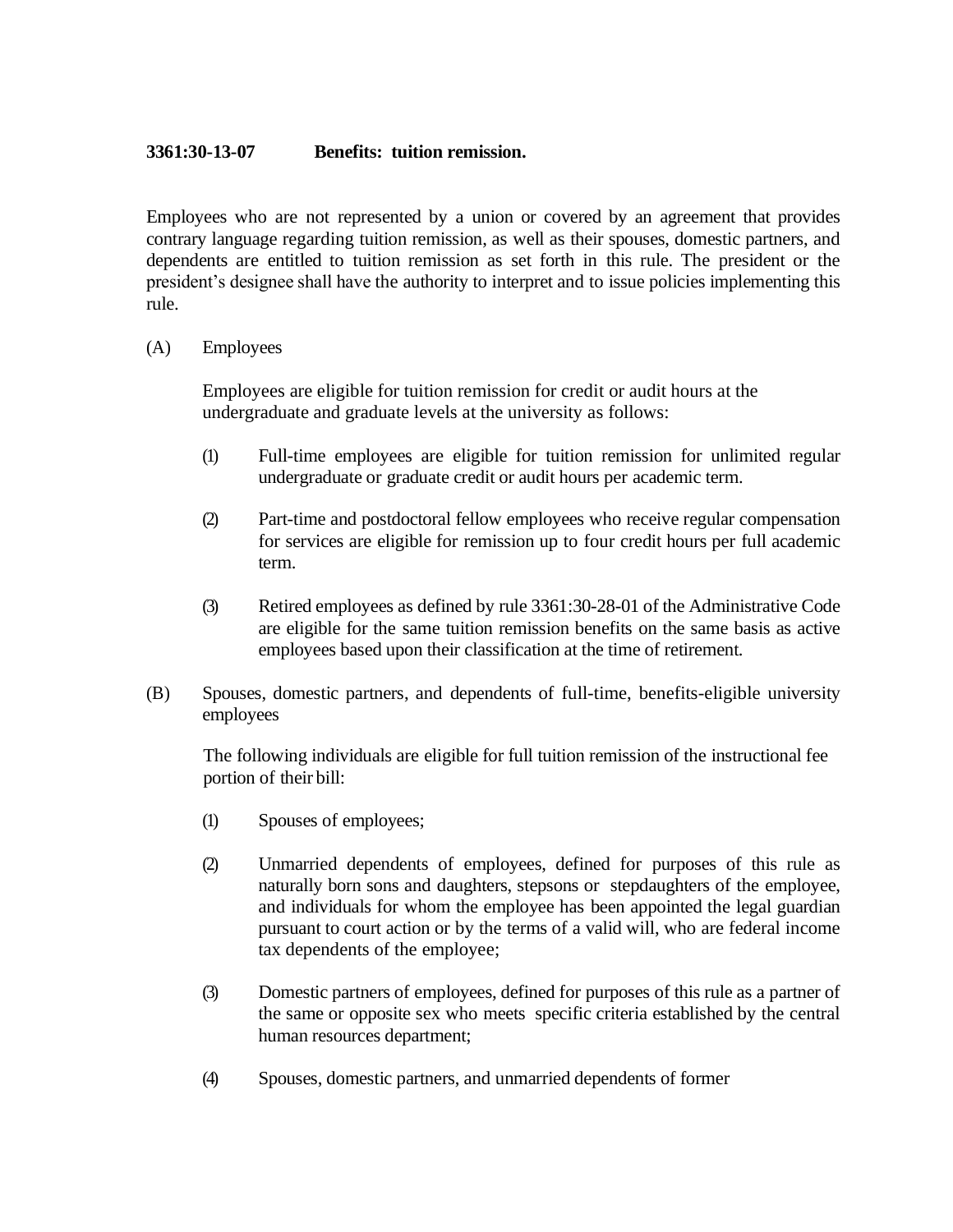employees who retired from the university or became completely disabled and eligible for disability benefits from the university's disability carrier or the Ohio state pension system while in the service of theuniversity; and

- (5) Spouses, domestic partners, and unmarried dependents of former employees who died while in the active service of the university.
- (C) Limitations on benefits
	- (1) Tuition remission is only available for graded courses for the spouses, domestic partners, and dependents of employees.
	- (2) Tuition remission benefits for the college of medicine (doctor of medicine and masters in physiology) are not available for the spouses, domestic partners, and dependents of employees.
- (D) Loss of tuition remission benefits

Continued eligibility for any of the tuition remission benefits conferred by this rule is contingent upon continued eligibility for the benefit as well as the recipient maintaining satisfactory academic progress, based on criteria established by the student financial aid office. Eligibility for tuition remission shall be suspended for individuals who fail to maintain satisfactory academic progress until such time as this requirement has beenmet.

Effective: June 15, 2021

Certification: <u>Nicole</u> S. Felount

Nicole S. Blount Executive Director of Board Relations

Date: April 27, 2021

| Promulgated under: | R.C. 111.15   |
|--------------------|---------------|
| Rule amplifies:    | R.C. 3361.03; |
|                    | R.C. 3345.05. |

Prior effective date: June 19, 1978